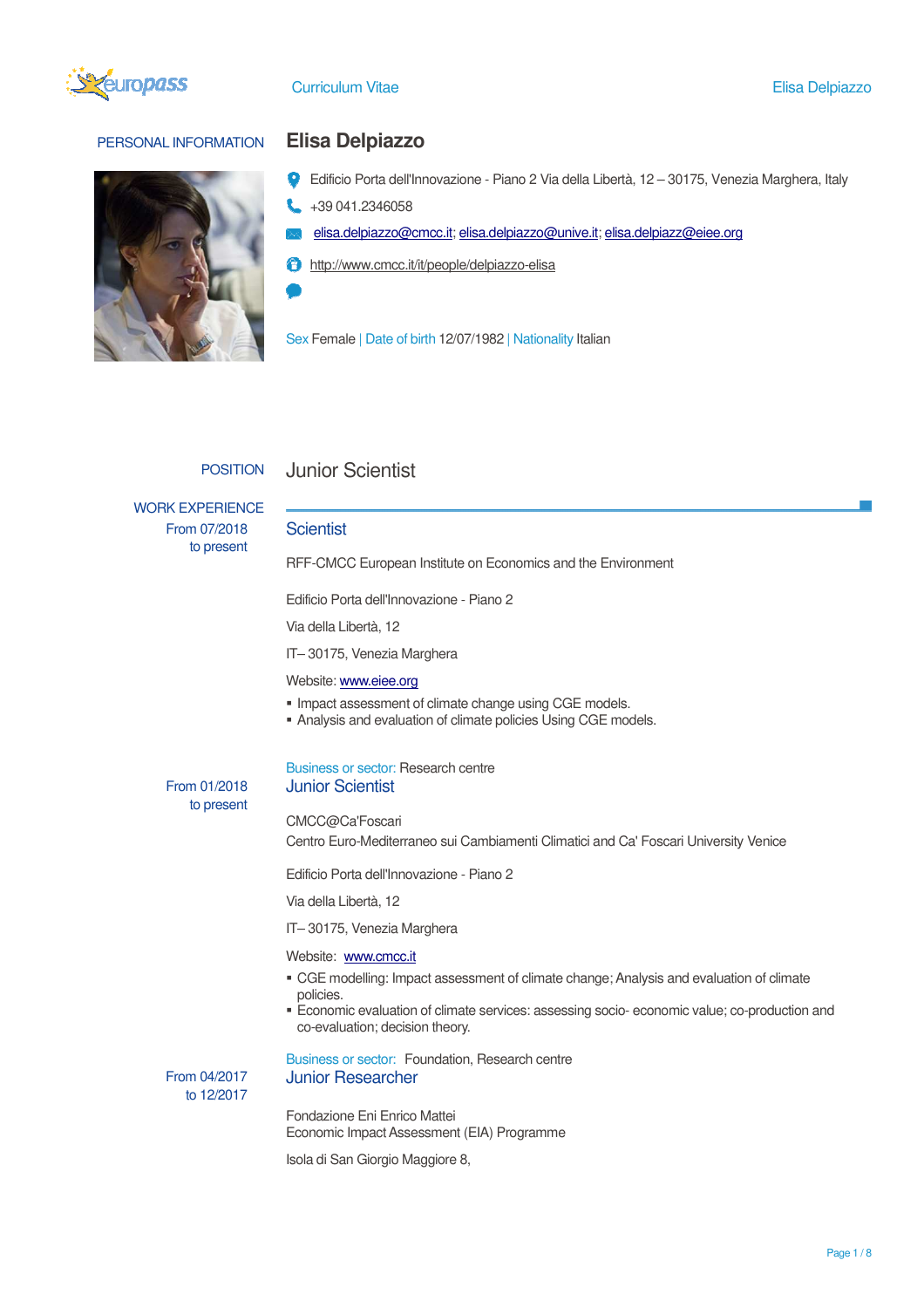

### IT- 30124 Venice

## Website: www.feem.it

▪ Impact assessment of climate change using the Computable General Equilibrium model ICES.

Business or sector: Foundation, Research centre

## From 09/2013 to 03/2017

Affiliated Researcher

Fondazione Eni Enrico Mattei Economic Impact Assessment (EIA) Programme

Isola di San Giorgio Maggiore 8,

IT- 30124 Venice

Website: www.feem.it

▪ Impact assessment of climate change using the Computable general Equilibrium model ICES.

Business or sector: Foundation, Research centre

From 09/2013 to12/2017

# Post-Doc

Fondazione Centro Euro-Mediterraneo sui Cambiamenti Climatici

Economic analysis of Climate Impacts and Policies (ECIP) division

Isola di San Giorgio Maggiore 8,

IT- 30124 Venice

# Website: www.cmcc.it

- Impact assessment of climate change using the Computable General Equilibrium model ICES.
- Development of the ICES-XPS model.
- Assessment of fiscal and budgetary effects of climate change using the ICES-XPS model.
- Assessment of fiscal and budgetary effects of mitigation and adaptation policies using the ICES-XPS model.
- Economic valuation and assessment of climate change impacts, mitigation and adaptation policies using alternative economic instruments.

Business or sector: Foundation, Research centre

 From 05/2013 to 06/2013

## Lecturer

University of Genova- Political Science Faculty

Department of Political Science (DISPO)

Largo della Zecca 8,

IT- 16124 Genova

# Website: www.dispo.unige.it

- Teaching at the doctoral program in "Public economics and finance".
- 20hour module in "CGE modelling for beginners".

Topics: Social Accounting Matrix; Computable general equilibrium modelling theory; Application to fiscal issues using GAMS/MPSGE.

Business or sector: University

From 02/2012 to 06/2013

**Researcher** 

University of Genova- Economic Faculty

Department of Economics and Quantitative Methods (DIEM)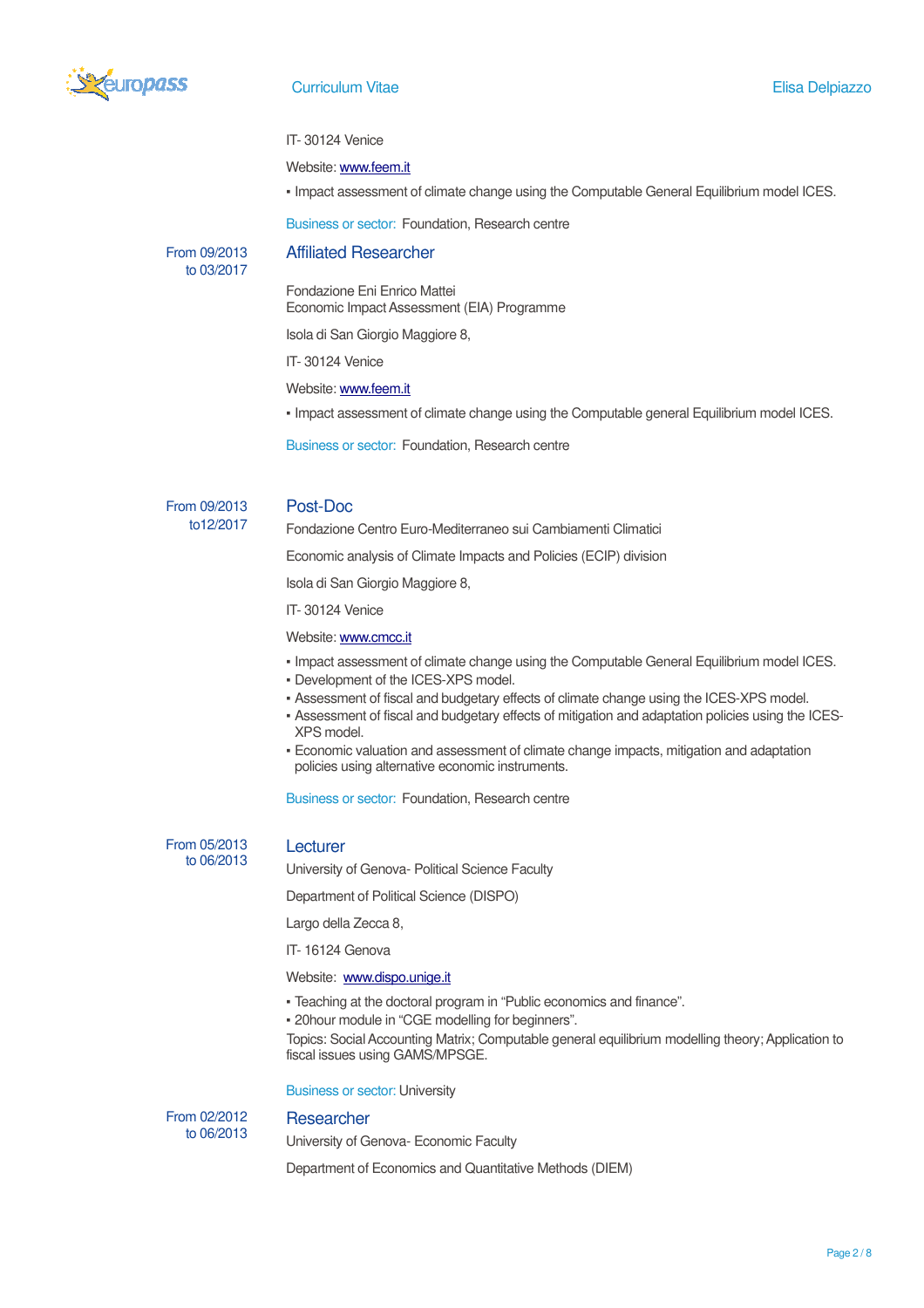

#### Via Vivaldi, 2

IT- 16124 Genova

## Website: www.economia.unige.it

Tasks: Building of a survey for local governments to assess the use of means tests (i.e. ISEE); Analysis of the final survey and report results to regional civil servants and stakeholders; Final report; Assistance in the development of a regional microsimulation model.

Business or sector: University

 From 09/2008 to 06/2009

## Assistant researcher

CICOPS, Interfaculty Centre for Cooperation with Developing Countries- University of Pavia

University of Pavia

Cooperazione Italiana in Mozambico U.T.L.- MAE (Ministry for Foreign Affairs)

### Website: www.unipv.eu/site/home/naviga-per/laureati/cicops.html

Tasks: Building of a trade- focused 2003 Social Accounting Matrix for Mozambique, Using different data sources, development of a Social Accounting Matrix with a highly disaggregated external sector to study the effects of the SADC trade protocol; Participation in the construction of a Bastard Keynesian Computable General Equilibrium model; Definition of a simplified version of the Bastard Keynesian model.

Business or sector: University

#### EDUCATION AND TRAINING

From 19/05/2014 to 23/05/2014 14th Workshop on Economic Modelling. Equilibrium Analysis of Energy and Climate Policies Department of Applied Economic Analysis. University of Las Palmas de G.C. Campus universitario de Tarifa, 35017 Las Palmas de Gran Canaria Topics: Economic equilibrium and mixed complementarity; Partial equilibrium modelling of climate and energy policies; CGE models and analysis of energy and climate policies. From 03/06/2009 to 16/06/2009 Summer School on Structural Changes: Analysis, Experiences, and **Methodology** CDN- Cooperation and Development Network University of Pavia Corso Strada Nuova IT- 27100 Pavia Topics: Keynesian and Structuralist Macroeconomics; Heterodox Approaches to International Finance; Structural Changes and Development Policies; Structuralist CGE Modelling. From 10/2006

to 07/2011

## Doctor of Philosophy (PhD)

Doctoral School of Economic Policy

Doctoral Program in Quantitative Methods for Policy Analysis (QMPA)

Università Cattolica del Sacro Cuore

Via Emilia Parmense

IT-29100 Piacenza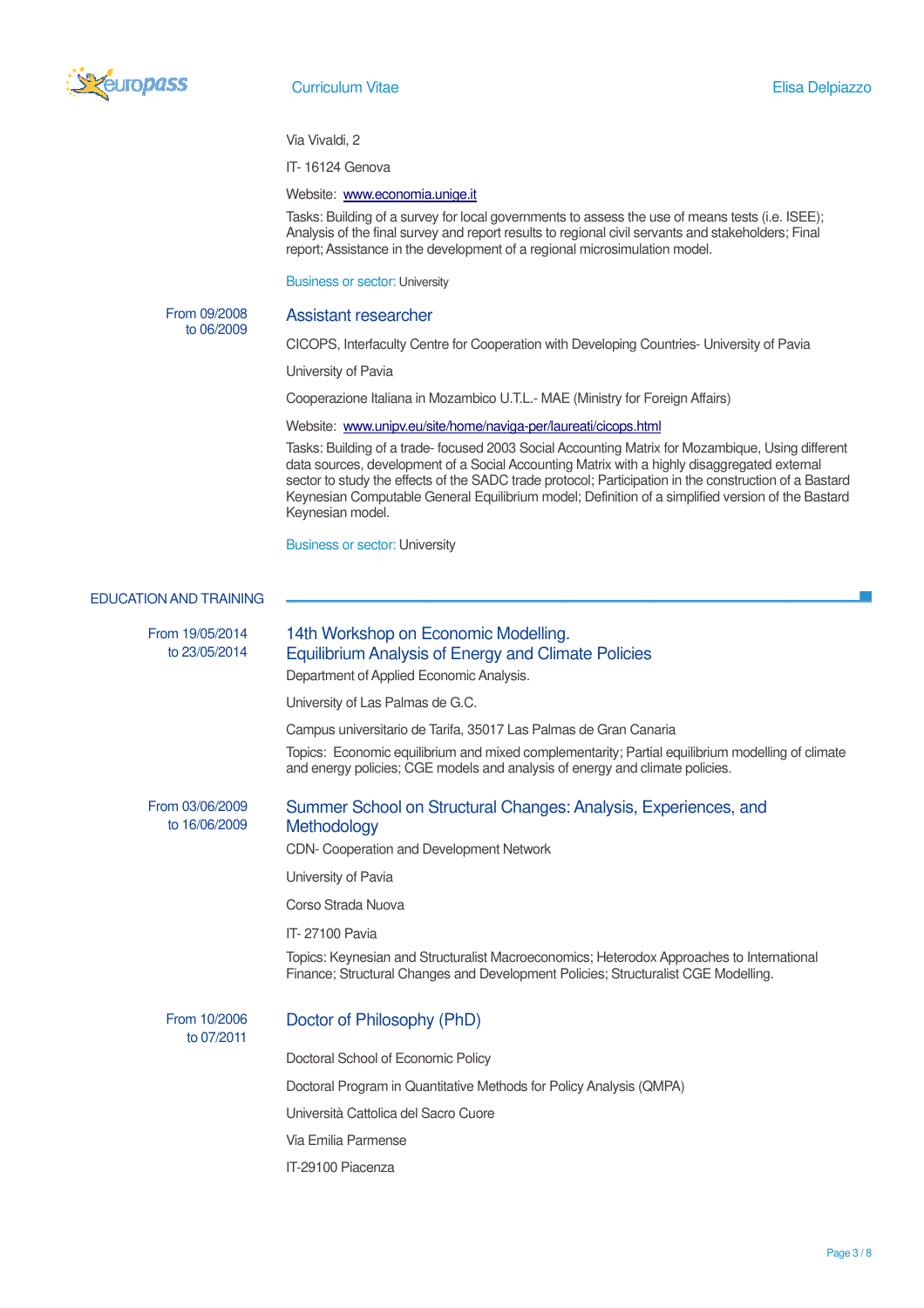

PhD dissertation title: "The Mozambican participation in SADC- A liberalization process through different models and different closure".

Scientific sectors: SECS- P/ 01; SECS-P/ 02

Supervisors: prof. Marco Missaglia (University of Pavia)

Topics: Computable General Equilibrium Theory; Neoclassical, Keynesian, and Structuralist/ post Keynesian CGE modelling; SAMs building; Simulation with GAMS-MPSGE.

From 10/2004 to 07/2006

## Master's degree

Major in Economics, Politics, and International Organizations

University of Pavia

Political Science and Economic Faculties

Corso Strada Nuova

IT- 27100 Pavia

Master dissertation title: "Regionalismo economico: Una soluzione per le asimmetrie Nord-Sud? Il caso dell'ASEAN." (Economic Regionalism: a solution for North- South asymmetries? The ASEAN case)

Scientific sectors: SECS- P/ 01; SECS-P/ 02

Grade: 110/110 cum laude

Supervisors: prof. Marco Missaglia (University of Pavia); prof. Riccardo Fiorentini (University of Pavia); prof. Renata Targetti Lenti (University of Pavia)

Topics: International Macroeconomics; International Trade; Development Economics

#### From 10/2001 Bachelor's degree

to 07/2004 Major in Economics and International Finance University of Genova Political Science Faculty Via Balbi IT-16124 Genova Bachelor dissertation title:" La programmazione finanziaria dell'ente provincia." ((Financial budget in local governments) Scientific sectors: SECS- P/ 03 Grade: 110/110 cum laude Supervisors: prof. Luca Gandullia (University of Genova) Topics: Public Economics

### PERSONAL SKILLS

| Mother tongue(s) | Italian |
|------------------|---------|
|------------------|---------|

| Other language(s) | <b>UNDERSTANDING</b> |            | <b>SPEAKING</b>    |                   | <b>WRITING</b> |
|-------------------|----------------------|------------|--------------------|-------------------|----------------|
|                   | Listening            | Reading    | Spoken interaction | Spoken production |                |
| English           | C2                   | C2         | C1                 | C <sub>1</sub>    | C2             |
| German            | <b>B1</b>            | <b>B</b> 1 | A <sub>2</sub>     | A <sub>2</sub>    | <b>B1</b>      |

Levels: A1/2: Basic user - B1/2: Independent user - C1/2 Proficient user Common European Framework of Reference for Languages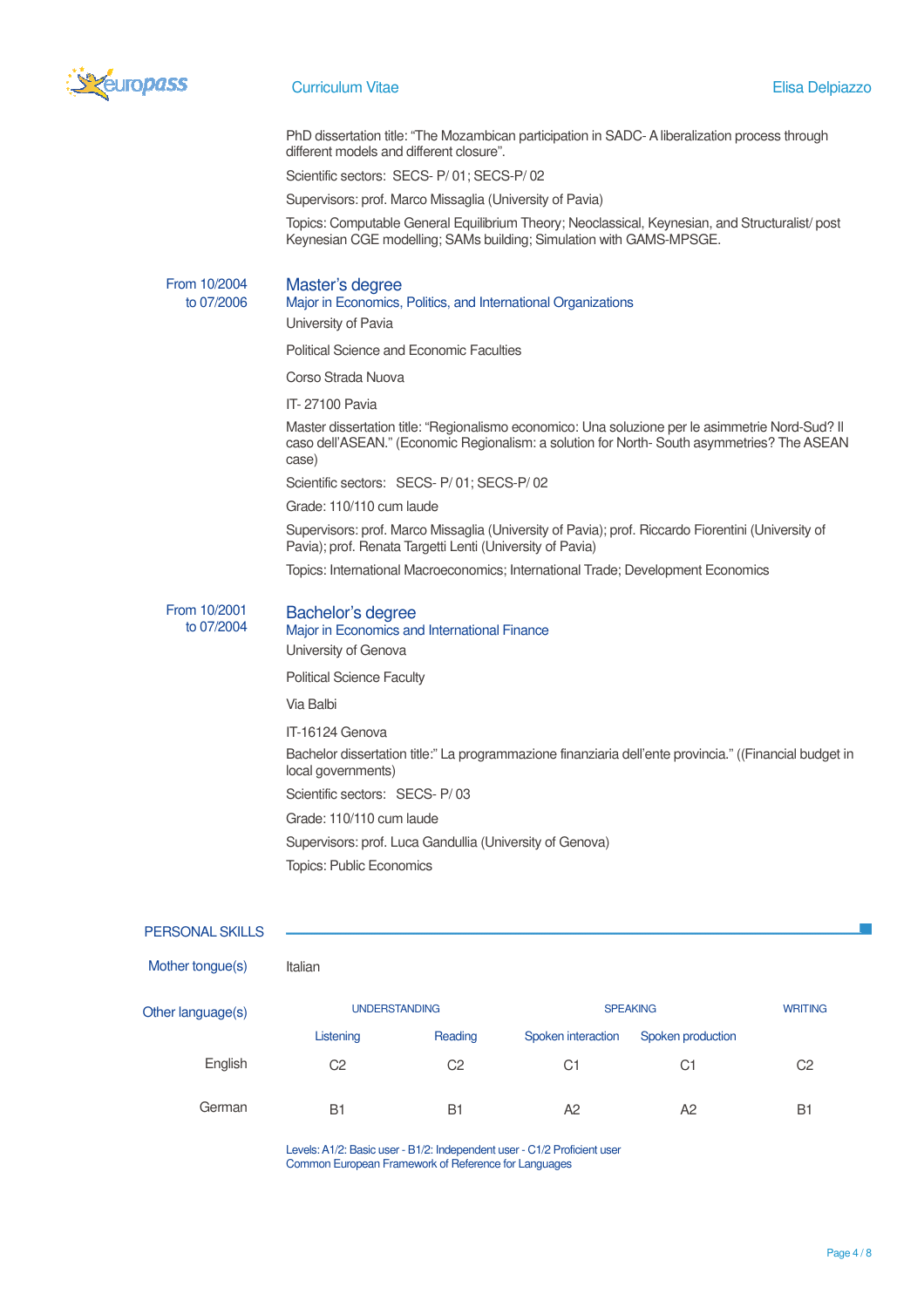

| <b>Communication skills</b>        | - Good communication skills gained through team work on several international projects.<br>. Extensive experience in working in cross-cultural settings gained through the work at CMCC and<br>FEEM.<br>• Good presentation skills gained through participation in international conferences, workshops, and                                                                                                                   |
|------------------------------------|--------------------------------------------------------------------------------------------------------------------------------------------------------------------------------------------------------------------------------------------------------------------------------------------------------------------------------------------------------------------------------------------------------------------------------|
|                                    | doctoral seminars.                                                                                                                                                                                                                                                                                                                                                                                                             |
| Organisational / managerial skills | . Good ability to work under pressure and to deal with tight deadlines.<br>- Excellent ability in writing papers, and technical reports as well as project reports mainly gained<br>through the work at CMCC and FEEM.<br>- Good ability to report to different stakeholders (academics, civil servants, other researchers) gained<br>through the work at CMCC and FEEM and during my work in the joined project University of |
|                                    | Genova-Regione Liguria.<br>• Excellent ability in organizing teamwork gained through coordinating working groups in international<br>projects.                                                                                                                                                                                                                                                                                 |
| Job-related skills                 | - Ability in data handling and development of large-scale databases.<br>• Ability in CGE models code writing.<br>• Proficient user of GAMS/MPSGE software.<br>• Proficient user of GTAP database and software.<br>• Proficient user of GEMPACK software.<br>. Independent user of UNDevInfo software and database.<br>. Basic user of Mathematica, EViews, Stata.                                                              |
| <b>Computer skills</b>             | ■ Good command of Microsoft Office™ tools.<br>• Good command of Microsoft Windows program.                                                                                                                                                                                                                                                                                                                                     |
| <b>Others</b>                      | ■ 2017: Course on safety at work (general course).<br>■ 2017: Course on safety at work (VDU operator).                                                                                                                                                                                                                                                                                                                         |

### ADDITIONAL INFORMATION

#### Publications Articles in peer-reviewed journals:

- **Delpiazzo E.**, Bosello F., Mazzoli P., Bagli S., Luzzi V. and Dalla Valle F. (*submitted*). Co-Evaluation of Climate Services. A Case Study for Hydropower Generation. *Climate Services*.
- Giarola S., Mittal S., Vielle M., Perdana S., Campagnolo L., **Delpiazzo E**., Bui H., Anger Kraavi A., Kolpakov A., Sognnaes I., Peters G., Hawkes A., Koberle A., Grant N., Gambhir A., Nikas A., Doukas H., Moreno J., van de Ven D.-J. (2021). Challenges in the harmonisation of global integrated assessment models: A comprehensive methodology to reduce model response<br>heterogeneity. Science of The Total Environment. vol. 783. heterogeneity. *Science of The Total Environment*, vol. 783. https://doi.org/10.1016/j.scitotenv.2021.146861
- Nikas A., Elia A., Boitier B., Koasidis K., Doukas H., Cassetti G., Anger-Kraavi A., Bui, H. Campagnolo L., De Miglio R., **Delpiazzo E**., Fougeyrollas, A., Gambhir, A., Gargiulo M., S. Giarola, Grant N., Hawkes A., Herbst A., Köberle A.C., Kolpakov A., Le Mouël P., McWilliams B., Mittal S., Moreno J., Neuner F., Perdana S., Peters G.P., Plötz P., Rogelj J., Sognnæs I., Van de Ven D.-J., Vielle M., Zachmann G., Zagamé P., Chiodi A. (2021). Where is the EU headed given its current climate policy? A stakeholder-driven model inter-comparison. *Science of The Total Environment*, vol. 793. https://doi.org/10.1016/j.scitotenv.2021.148549
- Sognnaes I., Gambhir A., van de Ven D.-J., Nikas A., Anger-Kraavi A., Bui H., Campagnolo L., **Delpiazzo E**., Doukas H., Giarola S., Grant N., Hawkes A., Köberle A.C., Kolpakov A., Mittal S, Moreno J., Perdana S., Rogelj J., Vielle M., Peters G.P. (2021). A multi-model analysis of longterm emissions and warming implications of current mitigation efforts. *Nature Climate Change*. https://doi.org/10.1038/s41558-021-01206-3
- Parrado R., Bosello F., **Delpiazzo E**., Hinkel J., Lincke D., Brown S. (2020). Fiscal effects and the potential implications on economic growth of sea level rise impacts and coastal zone protection. Climatic Change. https://doi.org/10.1007/s10584-020-02664-y
- Groeneveld R. A., Bartelings H., Börger T., Bosello F., Buisman E., **Delpiazzo E**., Eboli F., Fernandes J.A., Hamon K.G., Hattam C., Loureiro M., Nunes P.A.L.D., Piwowarczyki J., Schasfoortj F.E., Simonsk S.L., Walkera A.N. (2018). Economic impacts of marine ecological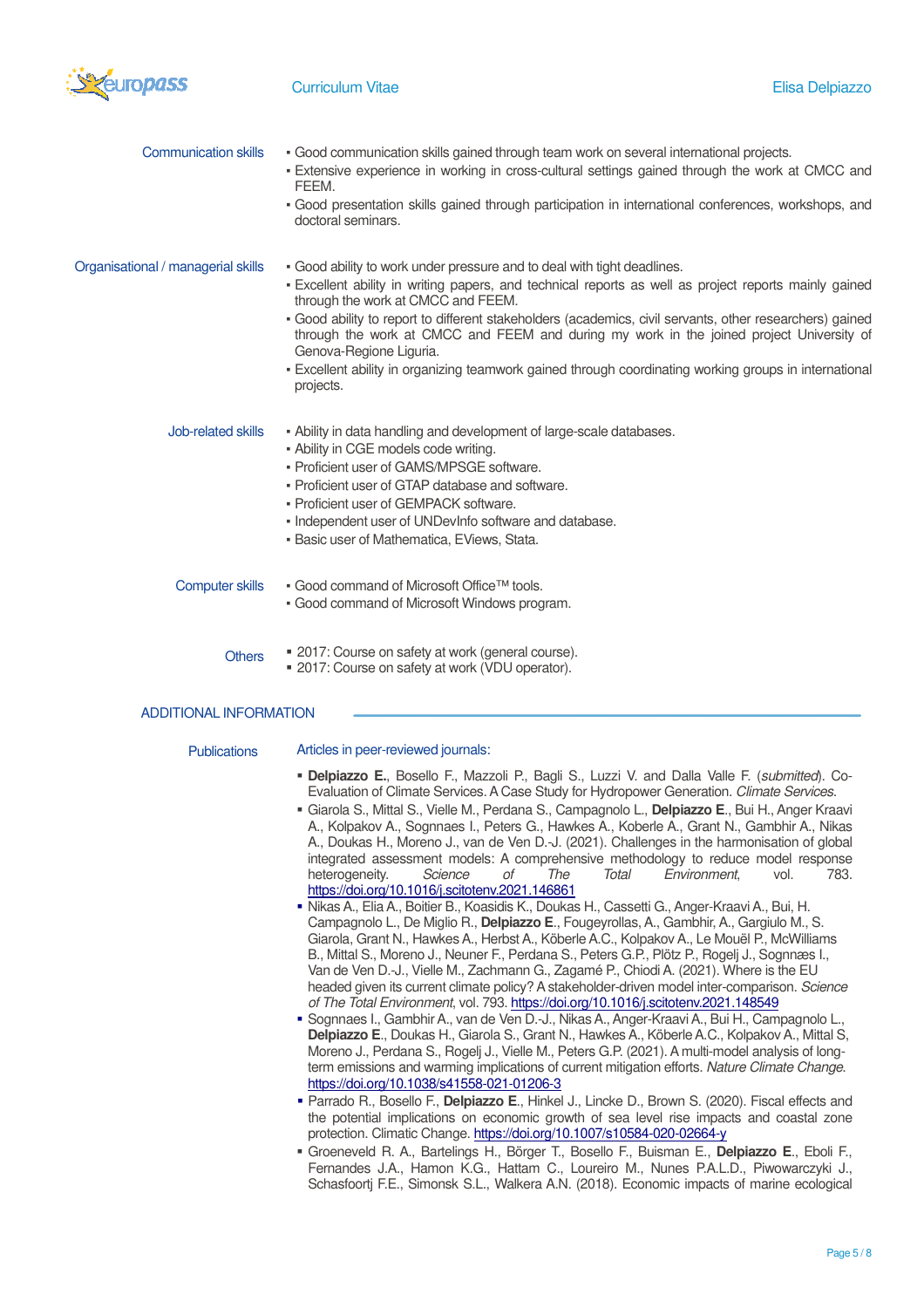

change: Review and recent contributions of the VECTORS project on European marine waters. *Estuarine, Coastal and Shelf Science*, 201, p. 152-163. https://doi.org/10.1016/j.ecss.2016.04.002

#### Online articles:

▪ Bosello, F., **Delpiazzo, E.** and F. Eboli (2015). Acidification in the Mediterranean Sea: impacts and adaptation strategies. *Review of Environment, Energy and Economics*. Available online at: http://re3.feem.it/getpage.aspx?id=7335

#### Working Papers:

- **Delpiazzo E**., Parrado R., and G. Standardi (2017). *Extending the public sector in ICES with an explicit government institution*. FEEM Note di lavoro.
- Bosello, F., **Delpiazzo, E.** and F. Eboli (2015). *Macro-economic impact assessment of future changes in European marine ecosystem services*. FEEM Note di lavoro 2015.022.
- **Delpiazzo E.** (2015). *Public finance and climate change adaptation: could adaptation policies foster public fiscal sustainability? The case of Italy*. CMCC Research Papers Issue RP0278.
- **Delpiazzo E**., Parrado R., and F. Bosello (2015). *Analyzing the coordinated impacts of climate policies for financing adaptation and development actions*. CMCC Research Papers Issue RP0276.
- **Delpiazzo E**., Parrado R., and G. Standardi (2015). *Phase-out of fossil fuel subsidies: implications for emissions, GDP and public budget*. CMCC Research Papers Issue RP0275.
- **Delpiazzo E.** and G. Standardi (2014). *Introducing an explicit Government institution in ICES model.* CMCC Research Papers Issue RP0243.

#### Chapters in books:

▪ Ziveri P., **Delpiazzo E.**, Bosello F. and F. Eboli (2017). Adaptation policies and strategies as a response to ocean acidification and warming in the Mediterranean Sea. In P.A.L.D. Nunes, P. Kumar, L. E. Svensson, A. Markandya (eds.) *Handbook on the Economics and Management for Sustainable Oceans*. United Nations Environmental Programme and Edward Elgar Publishing House, United Kingdom.

#### Books:

▪ **Delpiazzo E**. (2012). *The Mozambican participation in SADC. A liberalization process through different models and different closures*. Lambert Academic Publishing: Saarbrücken.

#### Others (project deliverables and reports):

- **Delpiazzo, E**., Cerisola E., Cardullo, G. and M. Baldini. (2013). *Valutazione della situazione economica per l'accesso ai servizi e la partecipazione alla spesa degli utenti in Liguria* (An assesment of households in Liguria and means tested public services). Regione Liguria.
- Bosello, F., **Delpiazzo, E**. and Eboli F. (2014). *A macro-economic (indirect) assessment of ocean acidification. Higher order costs for fishery and tourism*, MEDSEA project contribution to Deliverable D6
- Bosello, F., **Delpiazzo, E**. and Eboli F. (2014), *A set of adaptation tools and policy suggestions*, MEDSEA project Deliverable D6
- Bosello, F., **Delpiazzo, E**. and Eboli F. (2014), *ICES modelled social economic impact assessment for the future*, VECTORS project Deliverable D5.2
- Bosello F., **Delpiazzo E.,** and Parrado R. (2016). *Report: Policy recommendations, lessons learned, and guidance: The effects of combining mitigation and adaptation policies for coastal zone protection*. EconAdapt Deliverable D8.3
- Bosello F., **Delpiazzo E.,** and Parrado R. (2016). *Modelling Planned Adaptation for Coastal Zone Protection in a General Equilibrium Framework*. EconAdapt Deliverable D8.2.3
- Giordano R. (lead author) (2017). *Outling the Urban CS Playing Field- CS and Risk Management at Urban Level, the Institutional Structures, and the Options for Information Sharing*. EU-MACS Deliverable D4.1
- Cochard F., Photiadou C., Polo M. J., **Delpiazzo E**, Larosa F., Alvarez-Castro C., Calliari E., and Marletto V. (editors) (2017). *Thematic guidance document for the implementation of the thematic work packages*. CLARA Deliverable D1.2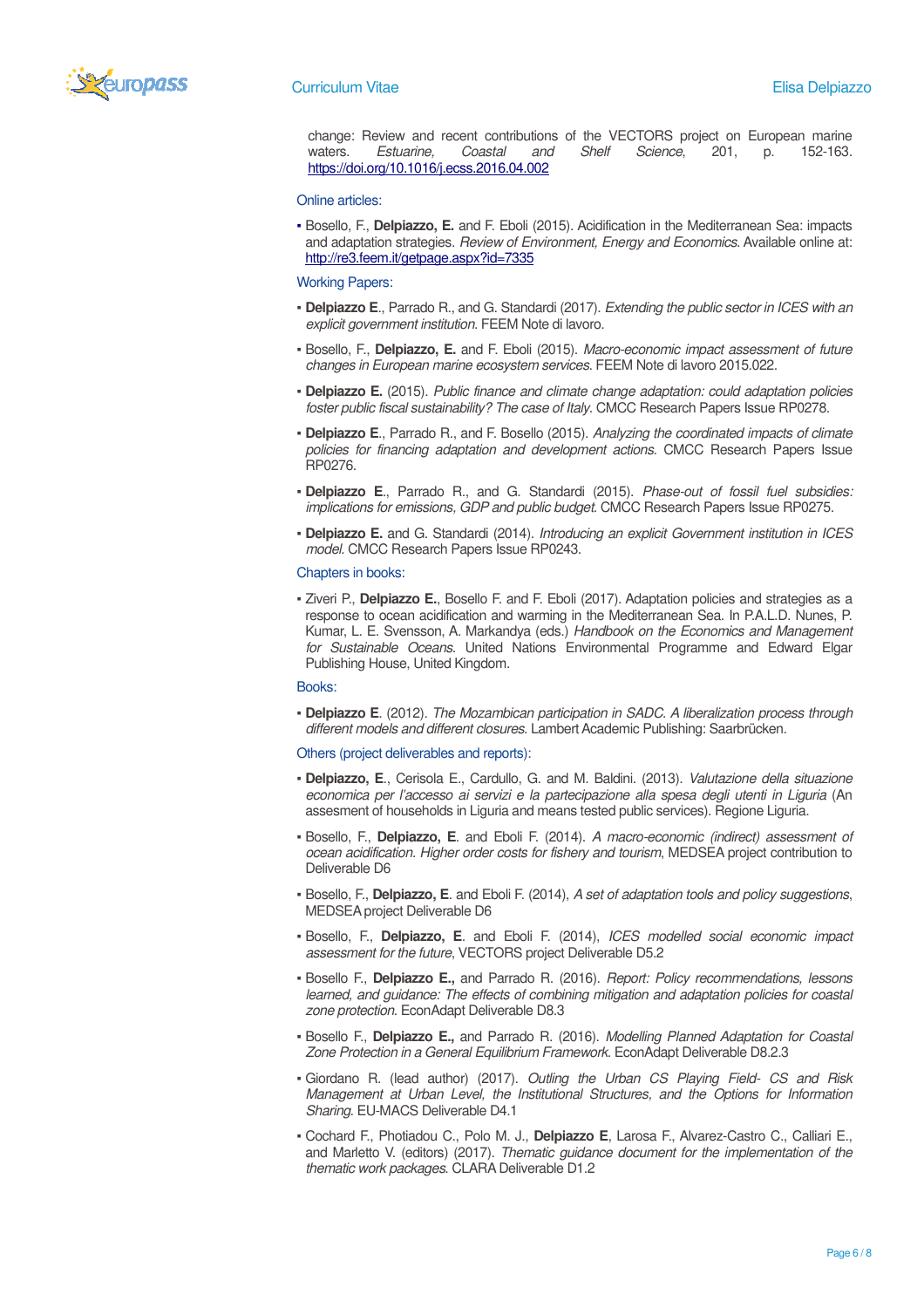

- Bosello F. **Delpiazzo E.,** Dasgupta S, Bagli S., and Costigliola G. (2017). *Methodology for the evaluation of CLARA-enabled climate services*. CLARA Deliverable D4.1
- **Delpiazzo E.** and Bosello F. (2020). *In-dept Assessment of the Economic Value of CLARA Services for the End- Users*. CLARA Deliverable D4.2

- Projects MedSeA- European Mediterranean Sea Acidification in a changing climate project (EU- FP7).
	- Vectors- Vectors of Change in Oceans and Seas Marine Life, Impact on Economic Sectors (EU- FP7).
	- GEMINA- project funded by the Italian Ministries for the Research and for the Environment, Land and Sea.
	- EconAdapt- The economics of climate change adaptation (EU- FP7).
	- BASE- Bottom-up Climate Adaptation Strategies towards a Sustainable Europe (EU- FP7).
	- EU-MACS- EUropean MArket for Climate Services (H2020).
	- MATTM/CGE- project funded by the Italian Ministry for the Environment, Land and Sea.
	- PNACC- Piano Nazionale di Adattamento ai Cambiamenti Climatici (Italian Ministry for the Environment, Land and Sea).
	- CLARA- Climate forecast enabled knowledge services (H2020).
	- COP21 RIPPLES- Results and Implications for Pathways and Policies for Low Emissions European Societies (H2020).
	- EUCP- European Climate Prediction system (H2020).
	- COACCH- CO-designing the Assessment of Climate CHange costs (H2020).
	- PARIS REINFORCE- Delivering on the Paris Agreement: A demand-driven, integrated assessment modelling approach (H2020).
	- CASCADES- CAScading Climate risks: towards ADaptive and resilient European Societies (H2020).
	- FUTUREMARES- Climate Change and Future Marine Ecosystem Services and Biodiversity (H2020).
	- ATLANTECO- Atlantic Ecosystem Assessment, Forecasting, & Sustainability (H2020).
	- ACQUAONUT- Adapting to Climate change by QUantifying optimal Allocation of resOUrces and socio-ecoNomic inTerlinkages (H2020).
- International Conferences Annual Green Growth Knowledge Platform (2015)
	- European Climate Change Adaptation Conference (2015; 2019)
	- Annual International Conference on Sustainable Development (2015; 2017)
	- GTAP Conference (2016)
	- SISC Annual conference (2015; 2016; 2018; 2019)
	- Annual EAERE Conference (2016)
	- Ecomod Conference (2017)
	- Annual IAERE Conference (2017; 2020)
	- European Geosciences Union General Assembly (2020; 2021)
	- European Metereological Society Annual meeting (2021)
- Seminars and webinars Valuing Climate Services in a Co- Generation Framework. Evidence from the CLARA Project. CMCC/ CLARA/ Climateurope Webinar, 23 July 2018.
	- Assessing economically coastal zone protection in a general equilibrium framework, CMCC-FEEM seminar, 17 November 2016, Fondazione ENI Enrico Mattei, Island of San Giorgio